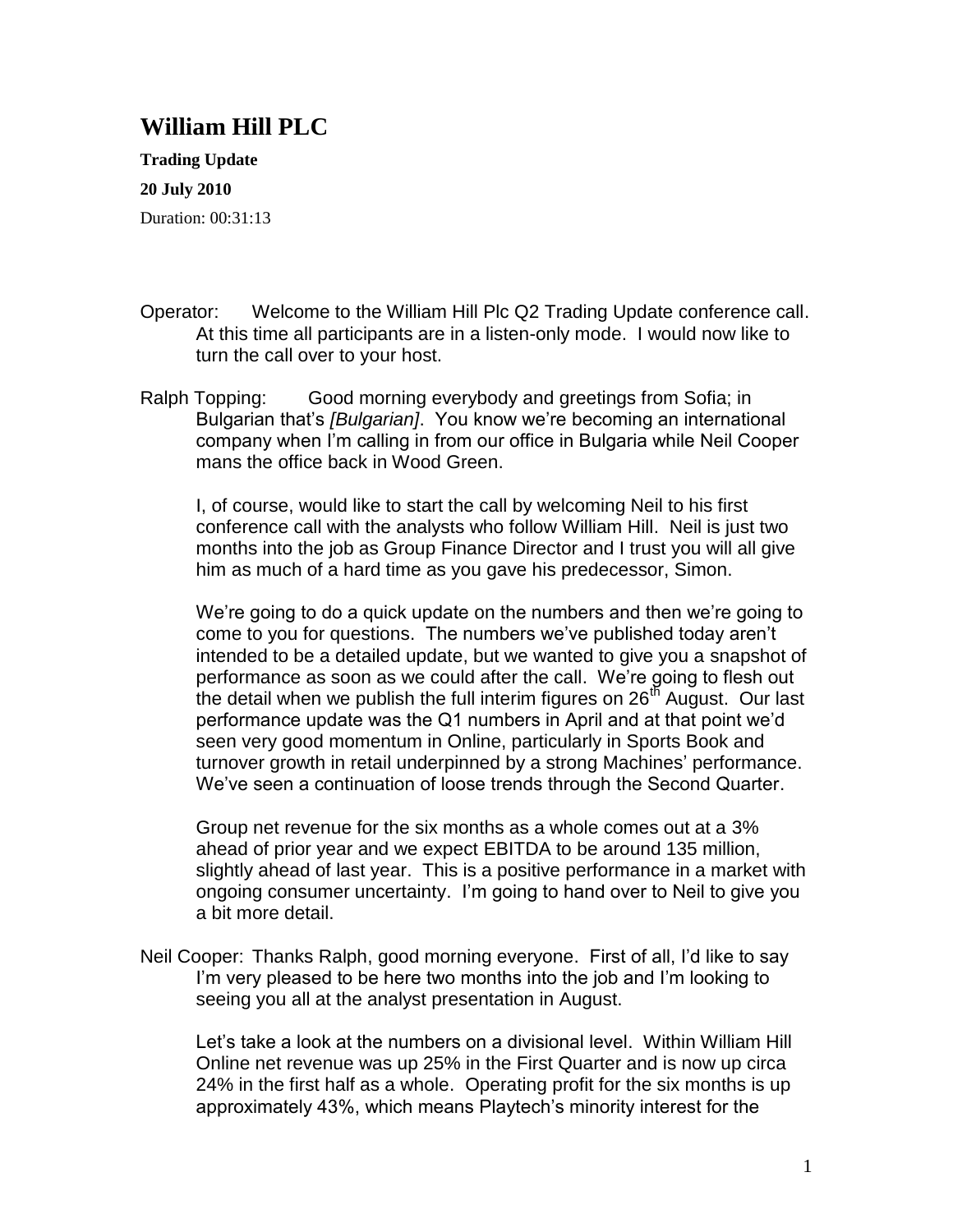period was £12.9 million. Online is particularly benefitting from a stronger Sports Book. In terms of gaming, as we flagged in May, we have withdrawn from France, which has had an effect on our Casino revenues from June and will continue to do so in the second half.

In Retail you'll remember that in the First Quarter turnover was up 4%, net revenue was down 4% and operating profit was down 13%. For the half as a whole now, turnover was up 7%, net revenue was down 1% and operating profit was down only 8%. The World Cup has distorted the OTC turnover trends in the half, but to give you some indication of the underlying trends, to period 5, which obviously excludes the World Cup impact, total retail turnover was up 5%. Within this number OTC Retail turnover was down 4% and Machine turnover is up a very positive 7%. In general, of that Machine turnover growth rates against prior year have strengthened in the second half as the 'Storm' cabinet rollout has been completed in March 2010.

Margin-wise we had a good World Cup as many of you will have realised from the match results, but what games we had from Cheltenham in Quarter One were more than reversed in Quarter Two with a poor horseracing performance. Of course, the Grand National was never going to be as good as last year, but this was exacerbated by the great AP McCoy, who won his first Grand National together with the placed horse results, which hurt us also. To count this, the Royal Ascot results were the worst in living memory with a £4 million loss driving a larger year-overyear in profitability.

In Telephone, adverse results hit the Telephone margin with net revenue falling 33%. In fact, if it hadn't been for the World Cup, the full impact of the horseracing results would have driven a gross loss in the Telephone business in the half. Good cost control mitigated some of that impact leaving us with a small operating loss in the first half.

That's all on the numbers for today. I'd be happy to take questions shortly and I look forward to seeing you all at the results in August. I'll hand back to Ralph.

Ralph Topping: Overall we're very pleased with our Online performance, particularly the World Cup, which was driven by deeper markets and continued in-play innovation and of course supported by relevant TV advertising and helped by some favourable results that not even an octopus could have predicted. We even saw a game in the tournament where online in-play betting stakes were higher than online pre-match stakes, so online in-play betting stakes on a game were higher than online pre-match stakes.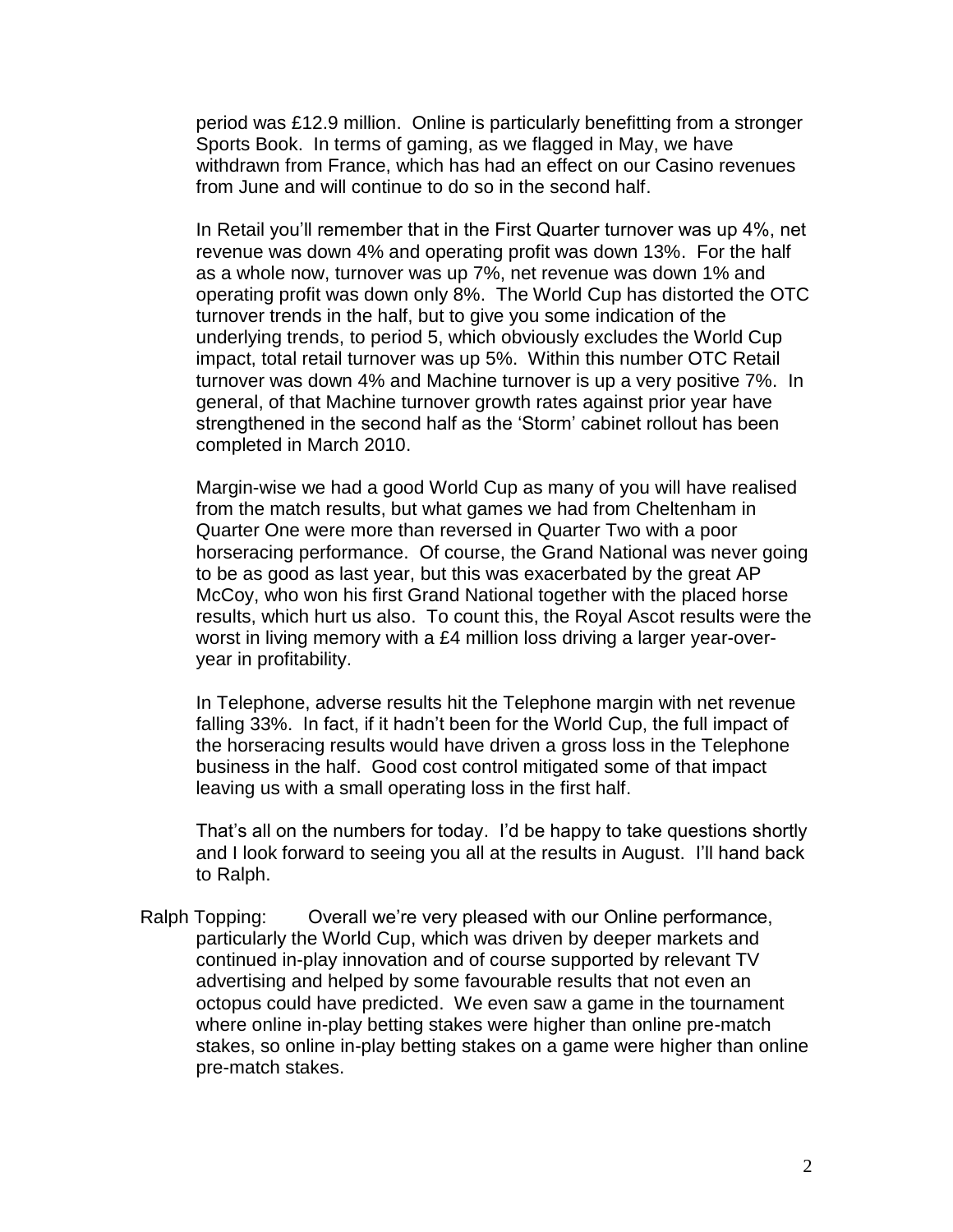In Retail, the underlying OTC trend is still showing weakness, although the downward trend is moderating. Clearly the consumer environment is still tough and we expect that it will continue to be so. Machines are still performing well and helped, of course, by Storm. With Telephone we are continuing to review our options for returning our business to profitability, countering the impact of our betting exchanges and Irish telebetting operators all of whom benefit from a much favourable tax position than our own. We're going to update you on that in due course.

That's all I want to cover. I'd like to hand the call back to the moderator for questions and I'd really like it if we didn't have multiple questions, that we took questions one at a time, please.

- Operator: We will now begin the question and answer session. If you have a question, please press \*1 on your touchtone phone. If you wish to be removed from the queue, please press the # key. If you're using a speakerphone, you may need to pick up the handset first before pressing the numbers. Ted Randhawl from Citi is online with a question.
- Ted Randhawl: Just a quick question on the World Cup. I wonder if you can give any tangible information in terms of what that impact is. I think you've said in the past that your contribution to OTC retail in the last World Cup was around about 5 to 6 million net of marketing costs; can you give an indication as to where that sits in the World Cup just gone? I imagine it will be a lot higher.
- Ralph Topping: Yes, it is, but we don't want to really spoil the presentation on 26<sup>th</sup> August when we'll be dedicating a large part of that to the World Cup analysis, so I think your guess is a good one; it's substantially better than last time.
- Operator: Richard Parter with Deutsche Bank is online with a question.
- Richard Parter: I've got quite a few questions. Firstly, talking about the Retail weakness and especially the over-the-counter weakness, can you give a bit more detail on the underlying trends there? Operating profit was down 13%, I think, at your last update; if we exclude out the World Cup, is operating profit trending down at that level and also could you say in terms of underlying spend and slip volume growth recently, give us an idea of the trend there?
- Ralph Topping: I think Neil's statement around horseracing, Richard, goes a long way to explain what happened in the Second Quarter with underlying profit in Retail. What we're seeing, and I've said it before, we shouldn't really look at our betting shop in any other way than one entity now and not split out. From an operational point of view OTC and Machines both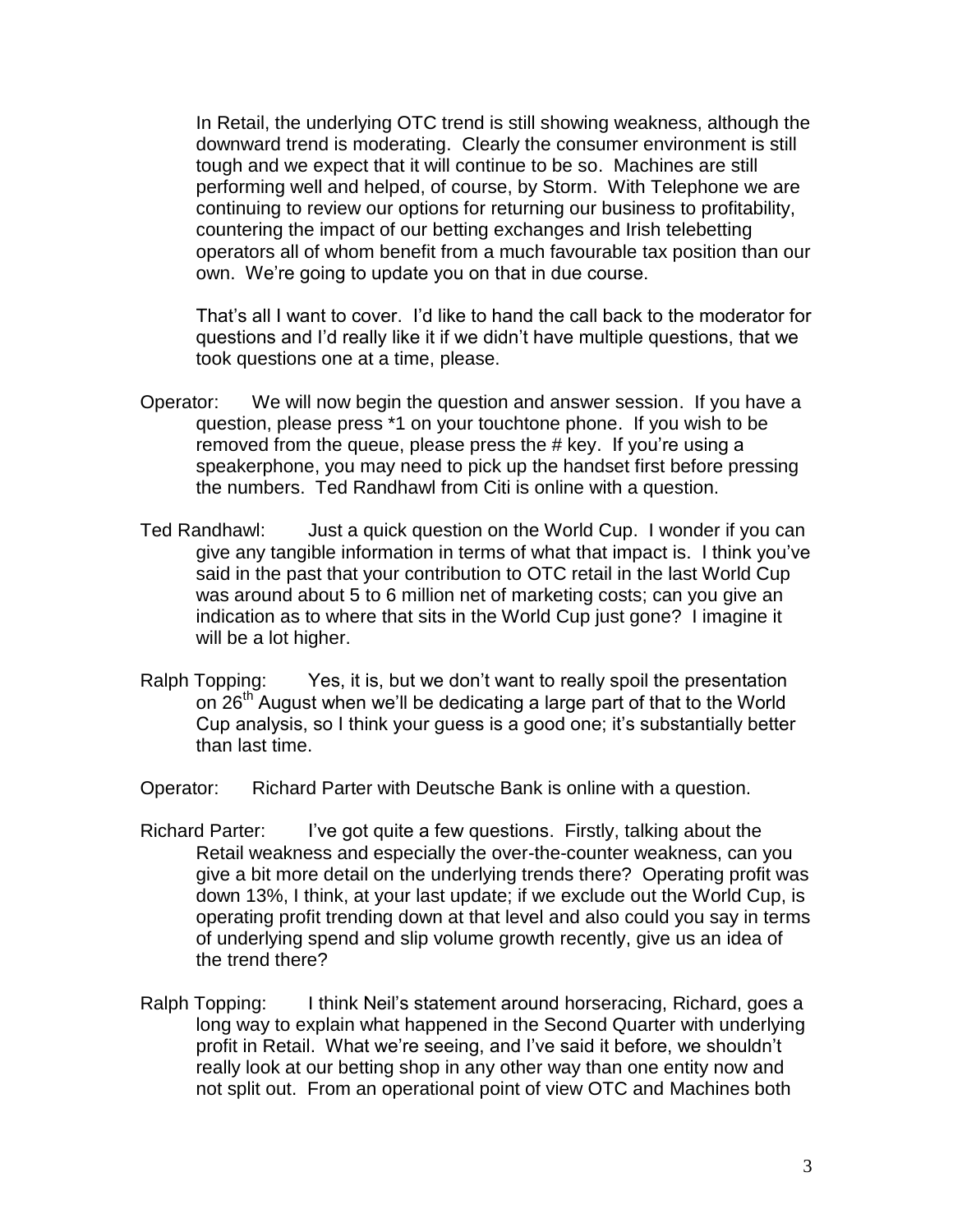come together, it's both the same group in context. In terms of the underlying performance, I think some of the…we're seeing the consumer caution, not reflected in necessarily the volume of transactions, but certainly in the over-the-counter betting and a little bit more caution in the pence per slip. I've said before, I'd be really worried if volumes, if slips fell of a cliff, but these held up. Transactions from our betting shops on average are pretty good, but I think we've seen a wee bit of caution on the pence per slips. Where some of the impact on the pence per slips is coming from is the man in the street's caution, but also with people who maybe had a little bit more money to spend on betting a couple of years ago, so we're not seeing the larger stake inclined to maybe being affected – businessmen going out of business, etcetera. Actually, that's the trend. The slips are holding up and the pence per slip is reducing slightly, but, overall, volumes are very good.

- Richard Parter: Second question on the Online division, could you recap in terms of what the strategy is in regulating markets? I know you pulled out of France, but are you looking to get back into France, just from the perspective of obviously if the same thing happens in Greece, would you be looking to close down your Casino and Sports there depending on regulation?
- Ralph Topping: I think on regulated markets we want to be in regulating markets. I think we're going to see in Europe over the next three years for all businesses moving three steps forward Online, two steps back as we adjust to Governments and their thinking on the regulation of gambling. France is still under active consideration as to whether we go back in or not. I think we're having a really serious discussion on that, but when you look at it, we've taken a bet that actually the French Government are going to perhaps introduce Casino betting at some point and you won't make a lot of money at Poker betting, never mind what people are saying at the moment about how wonderful it all is in France and you wouldn't be making a lot of money in sports betting with the kind of margins that [corporates] are having to operate to. You'd be taking a view of where the French Government is going to go and that's a great hazard for this occupation predicting where the French Government's going to go. On the Greek market we'd be keen in getting out of Greece, that would be the case, but there are other regulated markets we'd take an interest in as well, established and otherwise.

Operator: Vaughan Lewis from Morgan Stanley is online with a question.

Vaughan Lewis: I wonder if you could explain a bit more about how you're looking at overall sports margins. They're in line with your normal range and your target range, but you're saying Royal Ascot was loss-making and the World Cup was very good, so should we think about it as a weak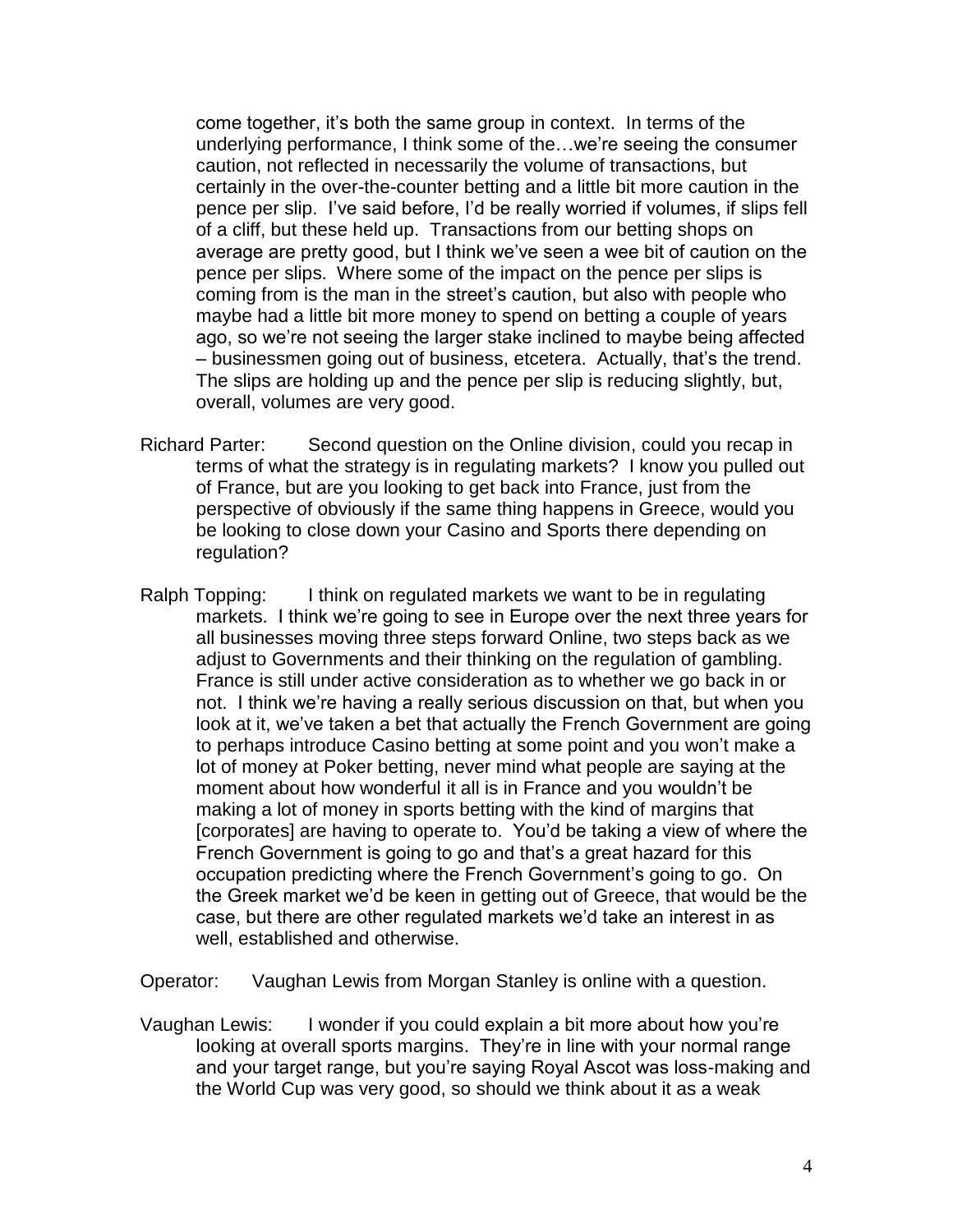sports margin for the period with an extra big benefit from the World Cup or should we just look at it as you win some, you lose some and overall the picture is pretty consistent?

- Ralph Topping: I think the last point you're making's a good one is overall it's consistent, always comes to [down to average]. I you look at it through sports, then horseracing is clearly going to show a decline in margin brought about by 100:1 winner Grand National last year, fantastic result for us and extremely poor result this year and we've really suffered at Royal Ascot. Normally you'd expect to win £1 million a day at Royal Ascot; you don't expect to lose £1 million a day. If you look at football results in April, we had a very good season for football results and we [saw] a lot of that in the run-in to the end of the season, so I'm not worried about margin and I'll go into a wee bit more detail and give you a bit more granularity in August, Vaughan.
- Vaughan Lewis: One more on Online, if I can; what sort of trends are you seeing in Poker and Bingo? You talked about very strong growth in Q1; has that continued and is Poker too small to worry about now and Online is the focus very much on casino sports and then Bingo is the growth area?
- Ralph Topping: You know where Bingo is in the overall market with US facing [serious coining in] the money there, which we're not involved in anything to do with the US, plus we've seen some growth year-on-year in Bingo in recent weeks, but it's not a trend, and again I'll go into it in August, sorry, we're seeing that growth in Poker in the last few weeks, so is that a trend? I'm going to say in August. Bingo is shaping up quite nicely.
- Vaughan Lewis: One last one if I might, actually. You mentioned things you're working on against betting exchanges and not through operators; is that just lobbying the Government on taxes and how the various pieces are taxed or is there something else going on?
- Ralph Topping: No, I think Newton's apple has actually fallen on racing's head and they've finally woken up to the fact that betting exchanges are not the great salvation for racing – exactly the opposite. I think they've woken up to the fact that, as we have over the last three years, [unclear] especially while the rest of the industry went into, oh well, we have just got to accept that the exchanges are there. Actually, then exchanges, the more you find out about them, the more you realise that for that liquidity of [unclear] we think only a very small of people [unclear] will never reveal what that small number of people are, but essentially we believe, and it will always be a strong belief until it's shown to be otherwise, that there are a limited number of people on bets there who are acting as big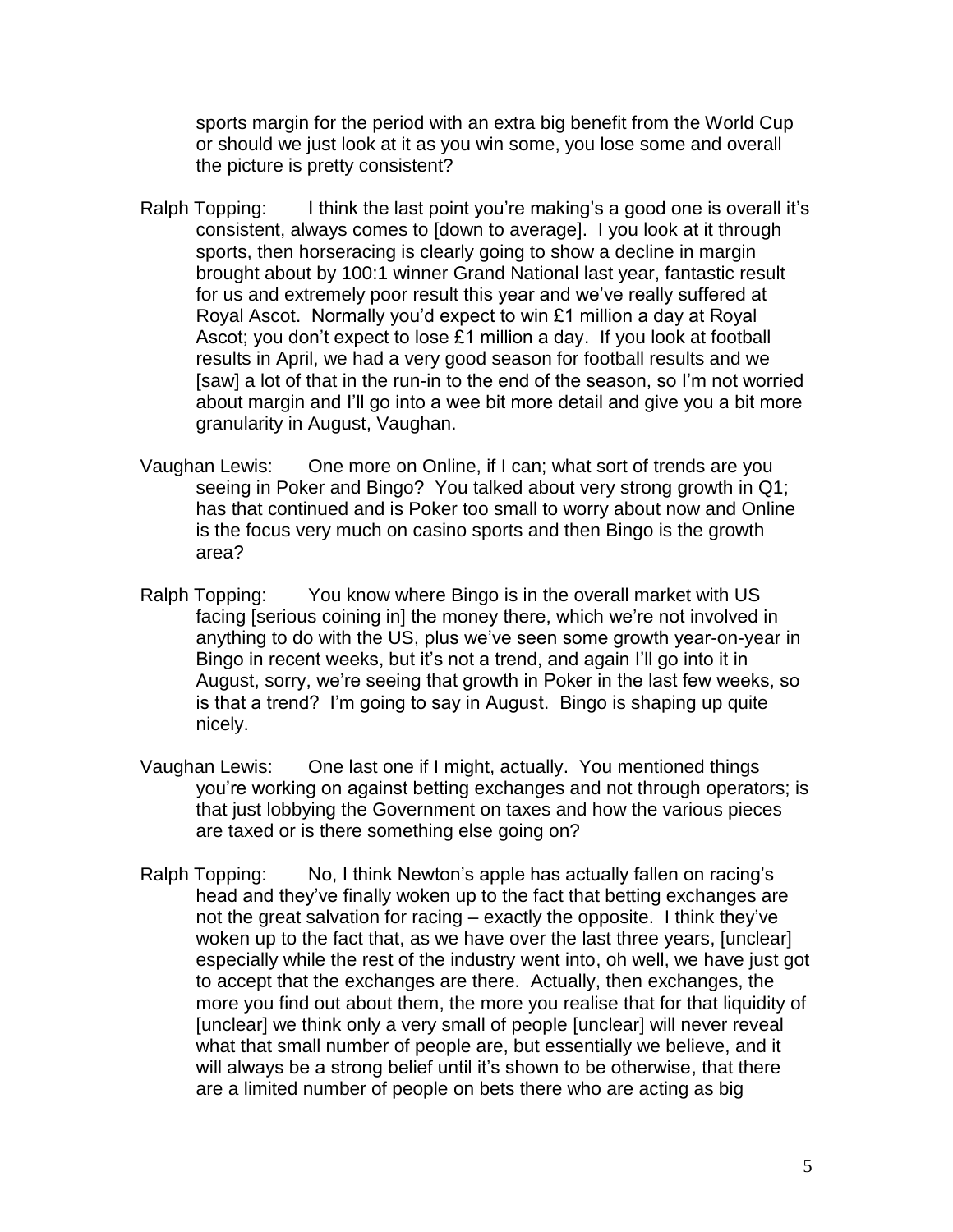bookmakers. We look at ourselves as big bookmakers. We pay our levy, we don't pay a percentage of our levy through a commissioning scheme, so I think the apple's falling out of the tree and hit racing on the head and Paul Roy is walking around as if he's just discovered the Holy Grail. The Holy Grail was always there first three years, and I've go to say, Paul, you've been a wee bit late in coming to it. That to me, you know my views on racing, guys, I'm not going to change them going forward. I think they've woken up is a great result. Let's wait and see where we go on…I think the Levy Boards have an enquiry into the levy payments, so we welcome that.

- Operator: Ed Birkin with Barclays Capital is online with a question.
- Ed Birkin: A quick question, Online with the operating profit growth falling from Q1; is that just something to do with the phasing of costs or World Cup marketing spend or is that something you'd expect to happen throughout the year, if that is dropping significantly.
- Ralph Topping: I'm going to pass that along to Neil since you've used the word cost.
- Neil Cooper: I think the thing you need to just think through in terms of Online is that certainly in Q-on-Q is that we saw the French Casino closure as from the end of May. That will start to bite obviously both in terms of June and in terms of the second half of the year. The Casino market in France for us was a good market and therefore we just have to take that on the chin for the time being whilst we, as Ralph has said, work through what our options are. We have also seen obviously the impact of the relatively poor horseracing results coming through the Sports Book, so you need to look at the Sports Book performance particularly on margin in that light. We had a great World Cup across the business, but equally the horseracing is impacted; it's in both Retail and Online as well.
- Ed Birkin: With regards to the Online in France getting a bit…so you talk about closing down the Casino, but Ralph was talking about he's not sure whether to go back in, in Sports and Poker; can you explain exactly…you haven't pulled out in Sports and Poker yet?
- Neil Cooper: No, we've closed our services to French consumers. We still maintain a French language website for use by non-French consumers, French-speaking markets like French Canada and so on, but we have closed our entire business to French consumers. Ralph's point is simply that when you look at the legislation that's been enacted in France, you can legally take Sports Book betting, for instance, as long as on horseracing is pari-mutuel if you take a licence, but you cannot get a licence for casinos.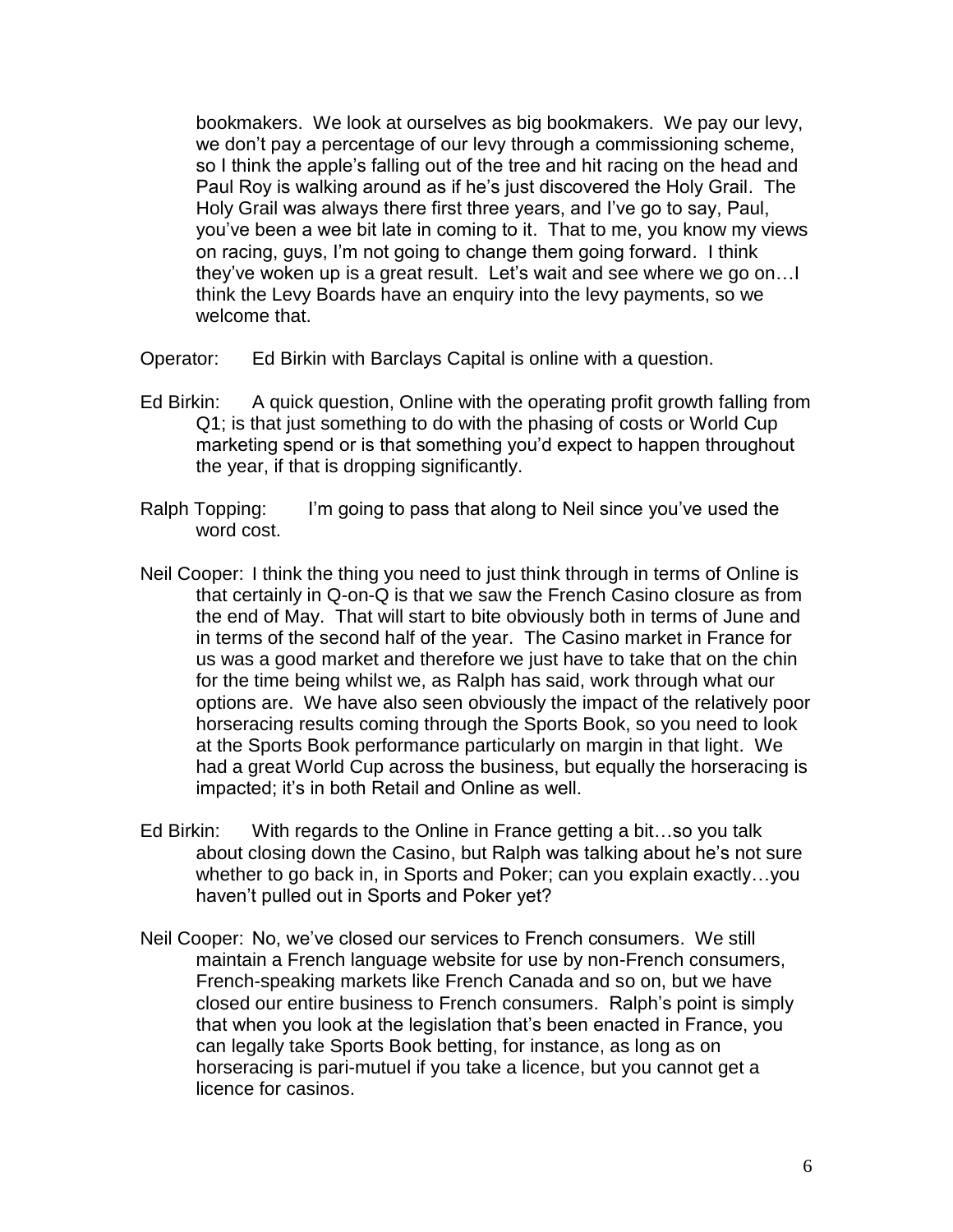- Ed Birkin: I take it that the majority of your French business was casinos.
- Neil Cooper: Yes, the majority of the French business was a casino business, yes.
- Ed Birkin: Finally, on the Sports Book, are you able to give anything of…signup numbers for the World Cup.
- Neil Cooper: I think that is the level of…I was gong to say that is a level of detail which we will share with you at the Interims. I would remind you this is a Trading Update and therefore it won't be as comprehensive as a normal Interim presentation. Hopefully we'll have all that for you in August.
- Ed Birkin: Thanks Neil.
- Ralph Topping: Back to the moderator.
- Moderator: Ivor Jones of Numis is on line with a question.
- Ivor Jones: Continuing with Online, could you say what online profits would have looked like ex-France in the first half, or what growth would have looked like at least, if you excluded France from both periods?
- Ralph Topping: Yes, I could, but I am going to give you that in August.
- Ivor Jones: I can't be there in August; everyone is on holiday.
- Ralph Topping: I'm not; I tell you I'm there. If I've got to talk to myself I'm talking to myself then.
- Ivor Jones: I was going to speak to one question, but as you won't answer that one can I ask a second one and ask what the current mix of UK/non-UK is in online and whether it is important to you that you should grow the non-UK part of online strategically?
- Ralph Topping: Again we'll come back and give you those figures; I am not going to give any hard facts at the minute, but if you are looking in the general view of the world, I think it is always important to grow your business internationally. We said that that is what we are attempting to do and that is what we'll go on attempting to do. Are we happy with where the numbers are at the moment? Yes. The UK remains a very significant market for us and always will; and I believe that we are gaining market share in the UK and we will put a lot more effort into gaining market share next year in the UK. It is still going to be central to our thinking going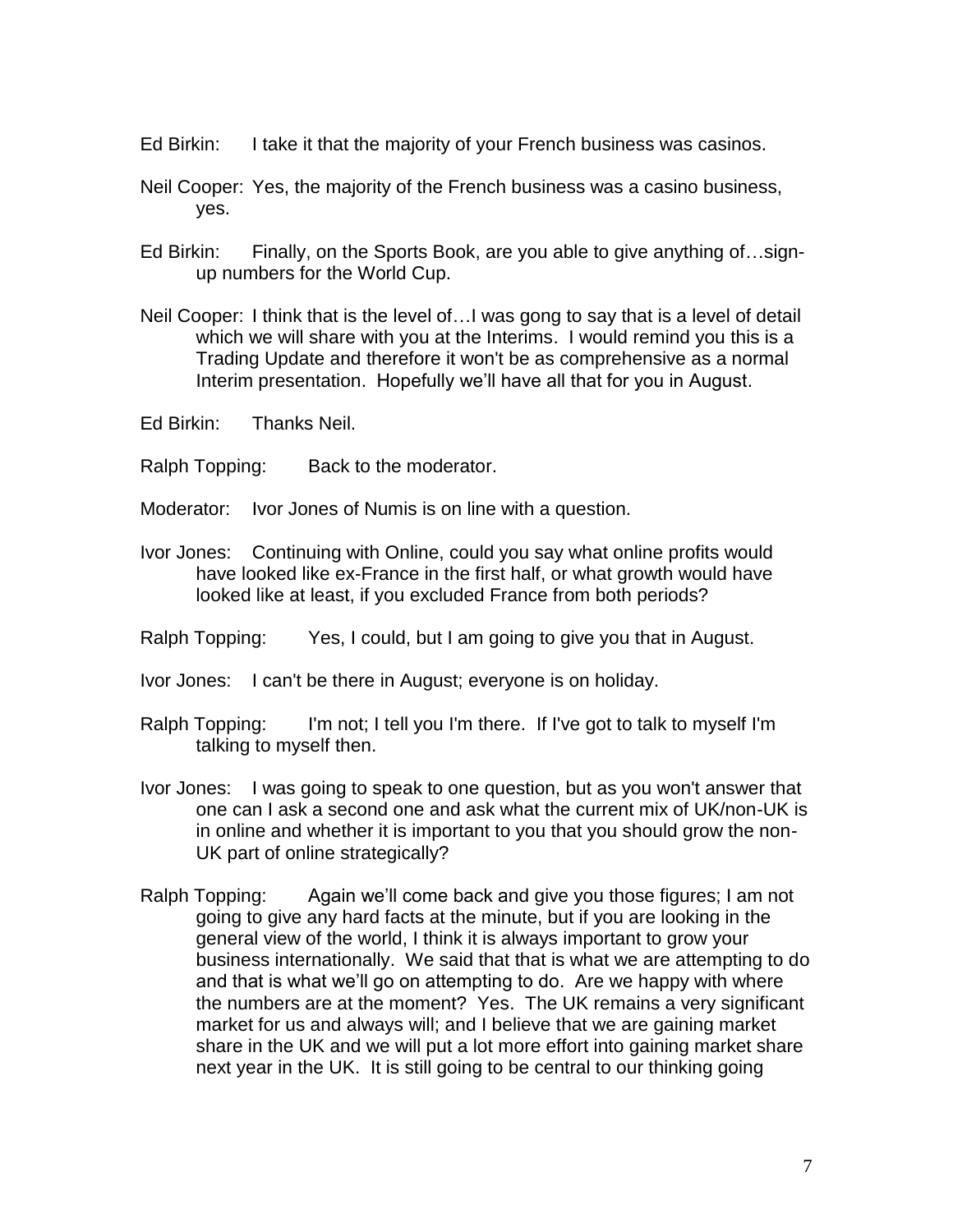forward across a diverse range of products, but especially sports betting and especially football betting.

- Ivor Jones: Should we continue to expect to see Sports Book growth much higher than non-Sports Book growth; is that part of the plan?
- Ralph Topping: I think you will see Sports Book growth in the second half holding up compared with the first half, would be my prediction. I would expect, because we're coming from way back on the mark on sports betting; if you remember, it sounds like a dirge now about what we were confronted with technology wise. That held us back for a while, and the recovery on the sports betting side I think is continuing, yes.
- Neil Cooper: Ivor, just to be clear, you will start to see the impact of the French casino closure on the relative growth rates between the two, the Gaming and the Sports Book. For the avoidance of doubt, I don't think we are going to continue growing at 100% a year in pre-match betting into infinity.
- Ralph Topping: I did say for the rest of the year, so to clarify that in terms of sports betting I see us having that continuing.
- Ivor Jones: That's great; thank you.
- Ralph Topping: Okay, Ivor.
- Moderator: Roohi Siddiqui with Merrill Lynch is on line with a question.
- Ralph Topping: Yes, Jo.
- Roohi Siddiqui: I have a couple of questions, if I may: the first one is one the on line Sports Book. Going through the numbers, it looks like growth was up 80% in the first half, if you just confirm that is right. If you could give a split between the pre-match and the in-play margins, as you gave in the Q1 Trading Update that would be really helpful.
- Ralph Topping: I intend giving you the split and the margins in August; Neil do you want to come back…?
- Neil Cooper: Yes, it is not quite 80, but it is certainly not 70, so it is a pretty good number; we are pleased with it.
- Roohi Siddiqui: One more question; on Machines, I don't quite follow; when you say the turnover was up 7%, are you referring to H1 or is that net revenue or what is that exactly or just weighted…?

Neil Cooper: Where did you…just direct me where you…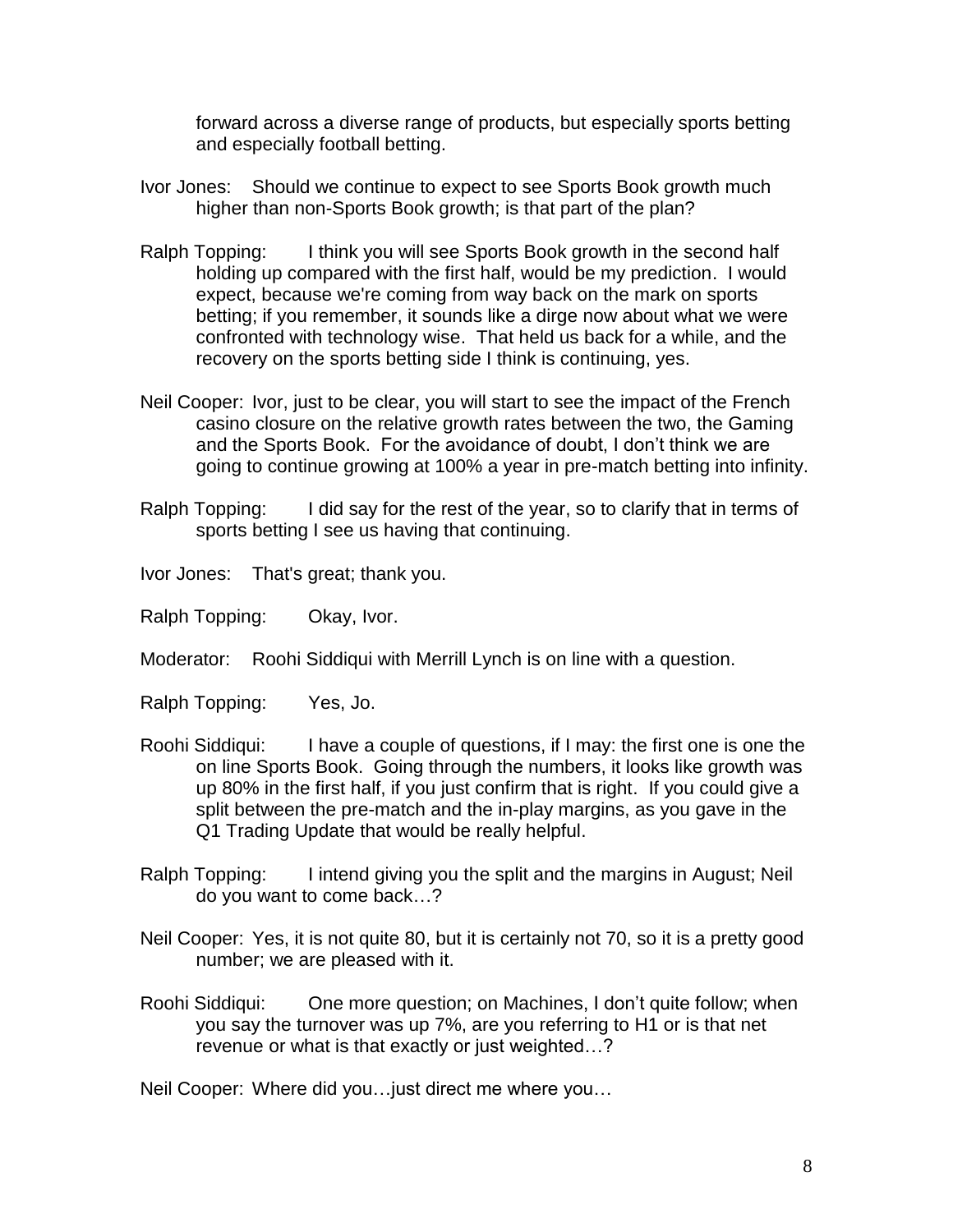- Roohi Siddiqui: I thought that earlier when you were speaking you mentioned something about the machine turnover; I wanted to understand…
- Neil Cooper: To position that, I was giving you the P1-5 trends, because they are a better guide to the underlying performance on turnover than P1-6, because you obviously have this big one-off event in the World Cup in P6. Turnover is what it sounds like; it is the cash we take on Machines, as distinct from gross win, which is the…or net revenue, which is gross win after taking account of the relevant trading costs of that channel.
- Roohi Siddiqui: But the average machine gross win per week that you saw in Q1 was £814…
- Neil Cooper: Yes, we haven't disclosed that level of detail, partly because as we have already said, this is a Trading Update not a full set of interim announcements. To the extent that I've already said that growth rates in the second half were stronger for us in terms of turnover than growth rates in the first half. We've had a good trading period in the second quarter for Machines.

Roohi Siddiqui: Okay that's great thank you.

Ralph Topping: Just to give you a little bit of colour on the Machines, because we don't want to give you the full flight of figures at the moment, but we expected to see, and during the World Cup Machines' income drop year-on year, or be level year-on-year was the best we felt we could look for, because there would be more interest in World Cup and everybody going out to watch the games in pubs and whatever else, but actually in terms of growth year-on-year, that was our strongest – one of our strongest months of the year, so we're very positive on Machines in the first half, so we'll flesh it, and there's a little bit more for you in August.

Roohi Siddiqui: Okay, thanks very much, that's helpful.

Operator: Matthew Gerard from Credit Suisse.

Matthew Gerard: Hi good morning guys, a couple from me. First off, just following on from that last question actually in the retail business where you seemed to imply there was a traffic benefit form the World Cup draw onto the Machines business. I know you've not given a number for net revenue like you did in Q1 for the online gaming business, but can you provide a bit of commentary as to whether you saw, or you felt you saw any cannibalisation in the gaming business, given what was happening in